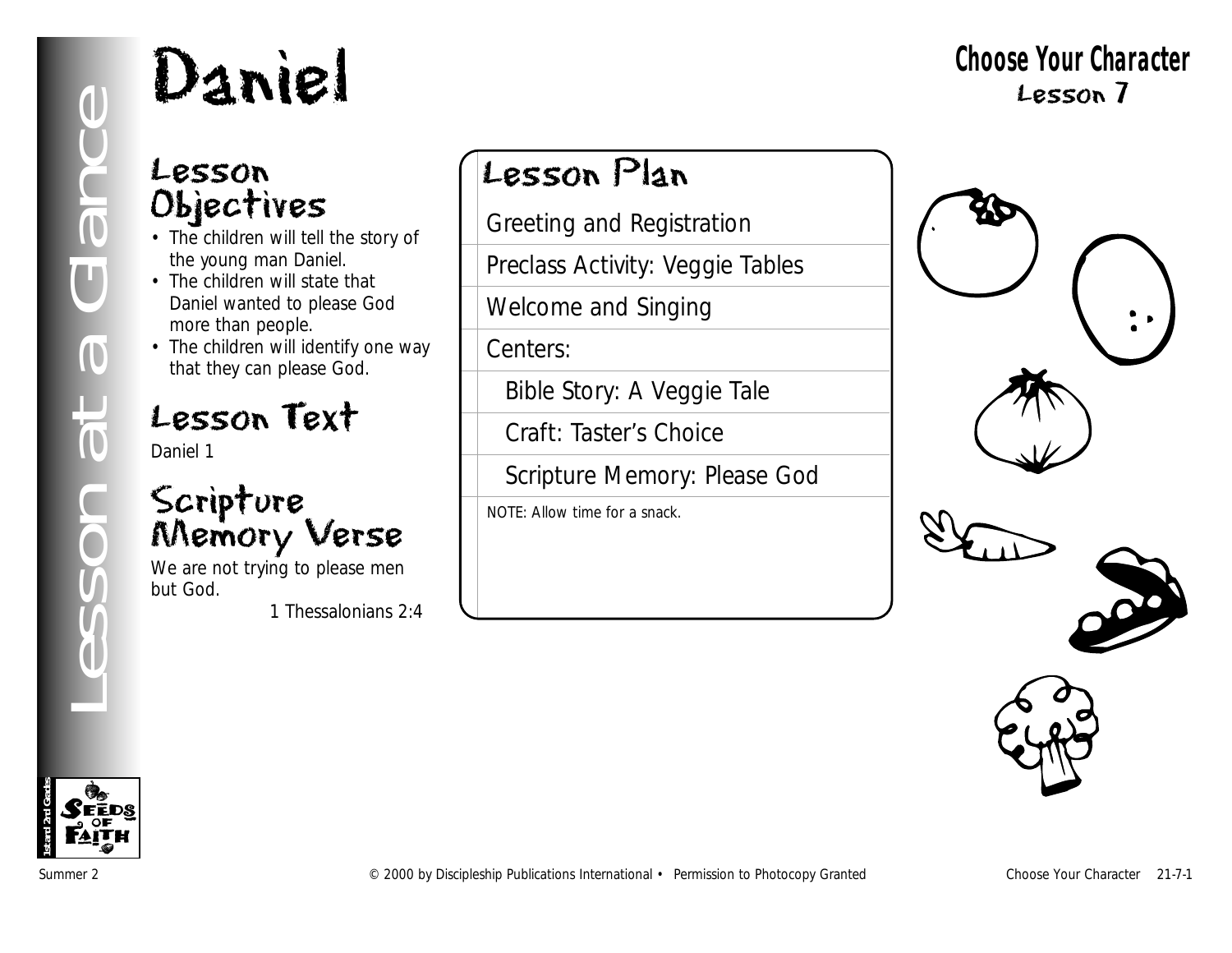# Daniel

#### Veggie Tables

The children will preview today's lesson as they make posters for today's Bible Story.

#### Materials

*For each child:* 

- glue stick
- scissors
- crayons

*For the teacher:*

- magazines with pictures of vegetables
- cookbooks with pictures of vegetables
- banner paper, approximately 10'
- black marker
- scissors

#### Preparation

- 1. Cut the banner paper into smaller pieces so that each table in your Preclass area has one piece that is at least three feet long.
- 2. Across the top edge of each piece, neatly print: Nothing but Vegetables.

#### Instructions

- 1. Greet the children as they arrive. Tell them that today they are going to hear an Old Testament story about Daniel who was not afraid to stand up for what he believed. Show the children the table(s) you prepared. Explain that on each piece of banner paper, they will write, draw or cut and glue pictures of as many different kinds of vegetables as they can find. Encourage each group to try and find the most variety of vegetables.
- 2. Assign each child to a different table, to ensure even numbers of children at each one. Distribute the crayons, scissors, glue sticks, magazines and cookbooks. Have the children either write the names of vegetables, draw and color, or cut out and glue pictures of vegetables on their banner.
- 3. Circulate among the children. Make sure that the children sign their banner paper.
- 4. Display the banners in a place where all the children can see them during today's class.

#### Teacher Tips

- Play contemporary Christian music to enhance the atmosphere of this activity.
- Offer samples of vegetables that the children can eat while they work such as: miniature carrots, broccoli, sliced peppers or celery.

IMPORTANT: Obtain parental permission before offering food to children.













pre

**class** 

Ciass

**C** 

**G**<br>T

**II**<br><u>II</u>

U<br>V

**V**<br>I

**All** 

**TV** 

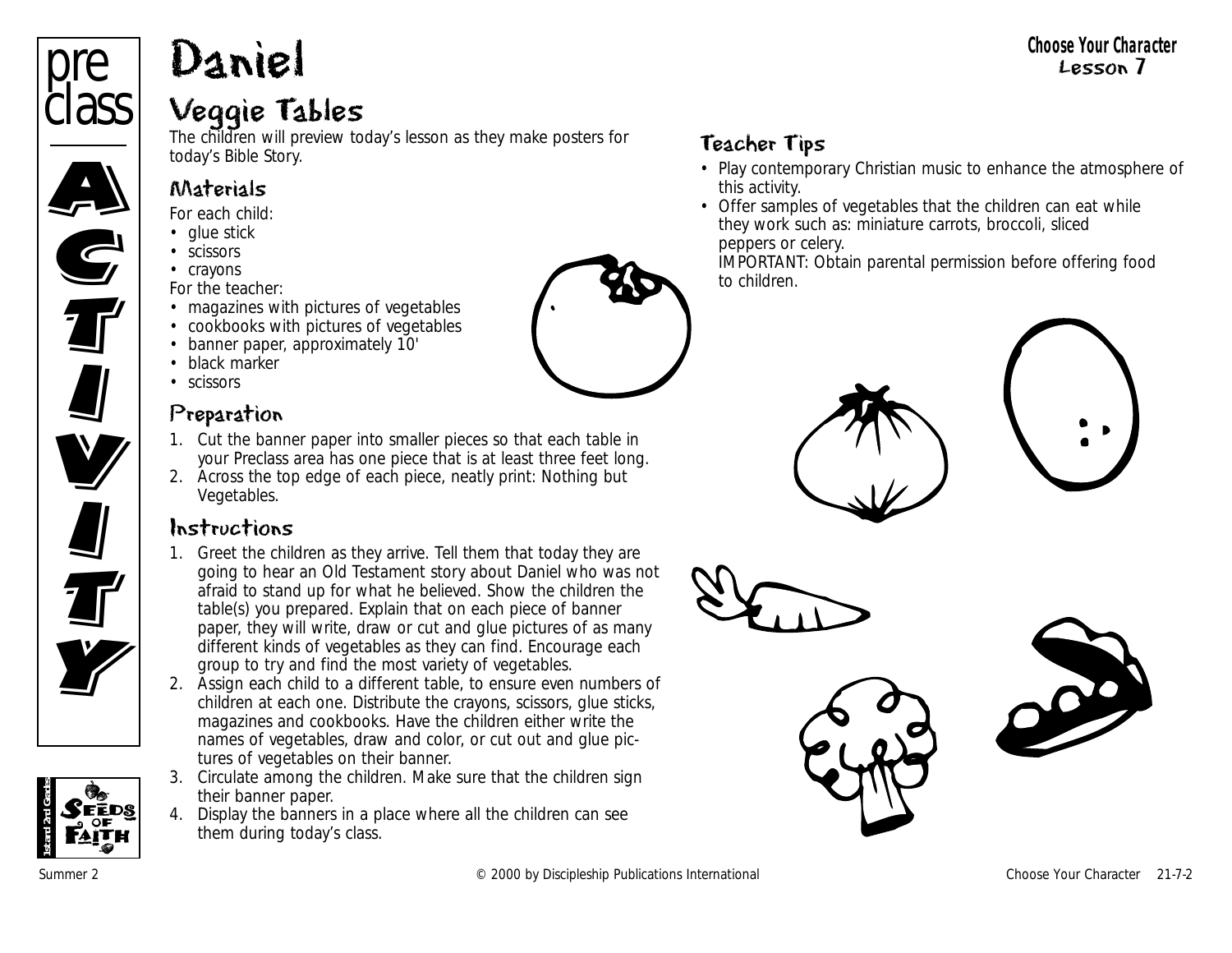# Daniel

# S

T

O

R

Y

B

I

B

L

E

### A Veggie Tale

The children will participate in the story of how Daniel and his friends pleased God.

#### Materials

*For each child:*

- glue stick
- 1 piece of orange construction paper, 9" x 12"
- scissors
- green crayon
- *For the teacher:*
- scissors
- glue stick
- 5 envelopes
- *Reproducible Pages:* • Page A, 1 copy for each child

#### Preparation

- 1. Cut out each individual piece from the carrot-puzzle bookmark on the copies of Reproducible Page A. Sort the pieces and place them in five separate envelopes.
- 2. Make a sample to show the children by gluing each piece of the carrot-puzzle bookmark in order onto the orange construction paper, as shown on the back of this Lesson Card. Cut out the carrot and color the top green.
- 3. Practice presenting this Bible Story with enthusiasm and conviction.

#### Introducing the Bible Story

Open your Bible to Daniel 1. Tell the children that today's Bible Story comes from the Old Testament book of Daniel. Explain that this story took place around six hundred years before Jesus was born. Use the following questions to prepare the children for today's story.

- *How would your teacher at school describe you?* (hardworking, listening, bored, easily distracted, interested, excited, eager to learn new things, helpful, smart, etc.)
- *How would you describe yourself to someone who had never seen you before?* (describe eyes and hair color, beautiful, handsome, athletic, big, little, etc.)

• *What would you think if a principal were to come to your school to choose the five "best" students? Who would he choose and why?* Tell the children that in today's story, a king did choose some young

men to go to school for three years. Then the king tested them and chose the best and brightest students to work in his palace.

#### Presenting the Bible Story

Show the children the sample carrot-puzzle bookmark that you made. Tell them that as they listen to this story, they will put together a puzzle that looks like a carrot. When they glue it to the paper and cut it out, it will make a bookmark to remind them of today's story.

Distribute the orange construction paper to the children. Explain that with each part of the story, they will get a piece of the puzzle to put on their paper.

Show the children the first piece. *About 600 years before Jesus was born, the king of Babylon captured God's people, the Israelites, in Jerusalem and took them as his prisoners.* 

*King Nebuchadnezzar told his top official to take some of the healthiest, smartest and most handsome young men from the royal families. The king wanted these bright young men to be trained to serve in his palace.* Give the first piece of the puzzle to the children to place at the top of their construction paper.

Show the children the second puzzle piece. *Among those taken were Daniel and three of his friends, Hananiah, Mishael and Azariah. The king told his chief to train these young men for three years and teach them how to read, write, and speak like the Babylonians. The king also told his chief to give them meals of the royal food and wine every day. After three years, the king would test all the men to see who was the smartest and best in every area.* Give the second piece of the puzzle to the children to place on their paper, beneath the first piece.

Show the children the third puzzle piece. *Daniel knew that God had commanded his people to be very careful about what they ate. He knew that if he ate the king's food, he might disobey God's laws. The royal food was probably delicious, but Daniel was more concerned about obeying God's commands.* [Explain that often the royal food was sacrificed to false gods or was taken from animals

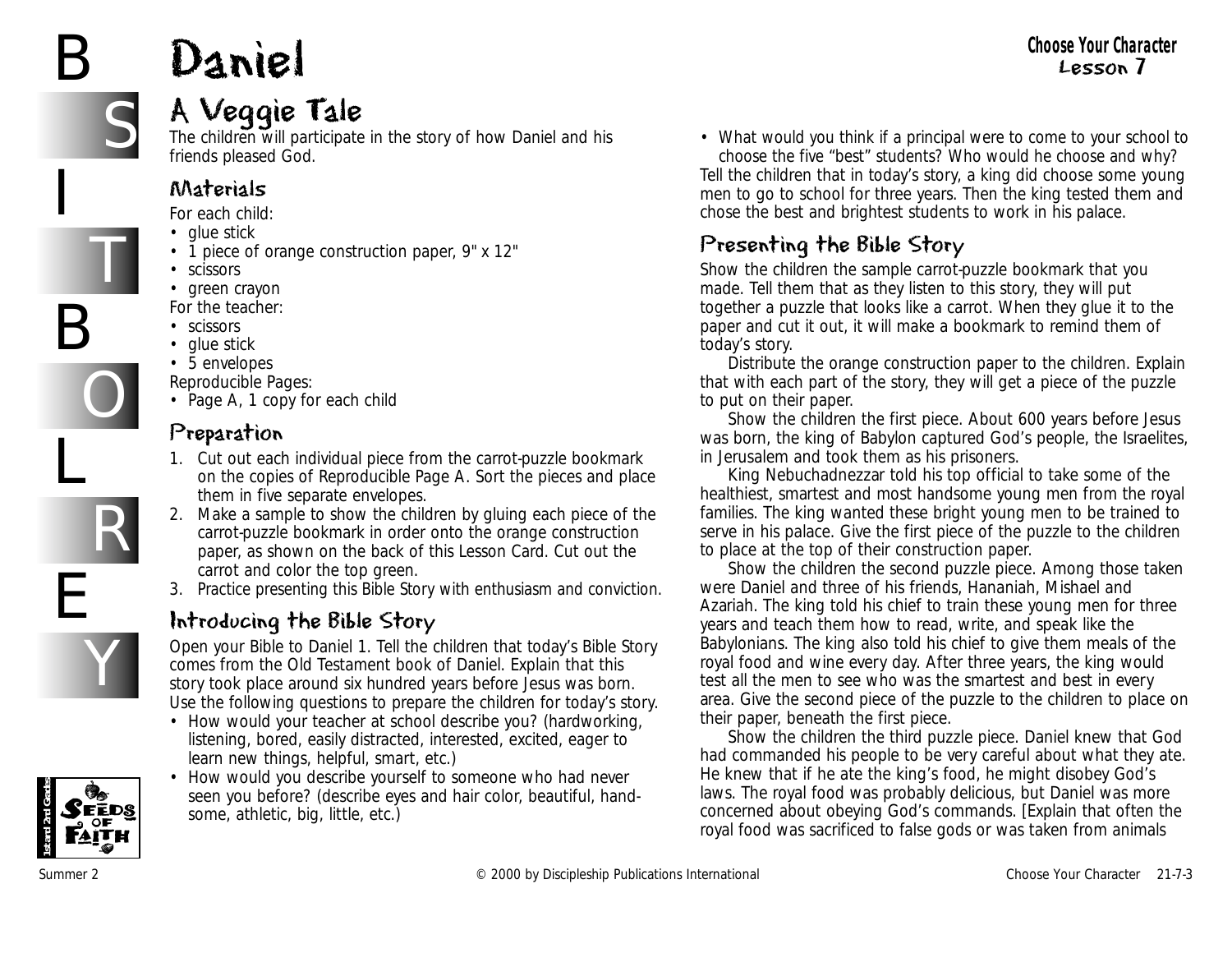# Daniel

that God did not permit his people to eat.] *Daniel asked the chief for permission not to eat the royal food. The chief liked Daniel and his friends, but he was concerned about what would happen if the king found out. But Daniel was concerned about pleasing God, not men.* Give the third piece of the puzzle to the children to place on their paper, beneath the second piece.

Show the children the fourth puzzle piece. *Daniel asked the chief to let him and his friends eat only vegetables and water for ten days. Then, Daniel said that the chief could look at them and decide whether they were healthier than the other young men who ate the royal food. The chief agreed and after ten days, do you know what happened? Daniel and his friends looked better than all the others! They changed the food for all the young men to vegetables and water!* Give the fourth piece of the puzzle to the children to place on their paper, beneath the third piece.

Show the children the fifth puzzle piece. *After the three years of training were over, the chief brought the young men to the king to be tested. Of all the young men that the king tested, Daniel and his friends were not only the smartest and best—they were ten times smarter and better than all the other wise men in the kingdom! God had really blessed Daniel and his friends so that they could be great servants to the king.* Give the fifth piece of the puzzle to the children and have them place it on their paper at the bottom of the other pieces.

Distribute the glue sticks and scissors. Have the children glue their puzzle pieces together to make the carrot. Then help them cut around their carrots, making carrot-shaped bookmarks. In the time that remains, have them color the top green and write their names on their bookmarks.

#### Share and Tell

Ask the children how they think it would have felt to be chosen by the king to be the best. Encourage the children that God wants disciples to be their very best—just like Daniel and his friends. Tell the children to tell today's Bible Story to their parents and talk about ways that they can make choices to be their best for God. Close with a prayer thanking God for Daniel's desire to please God.

#### Teacher Tips

• If possible, reproduce Page A on orange paper.





B

I

B

L

E

S

T

O

R

Y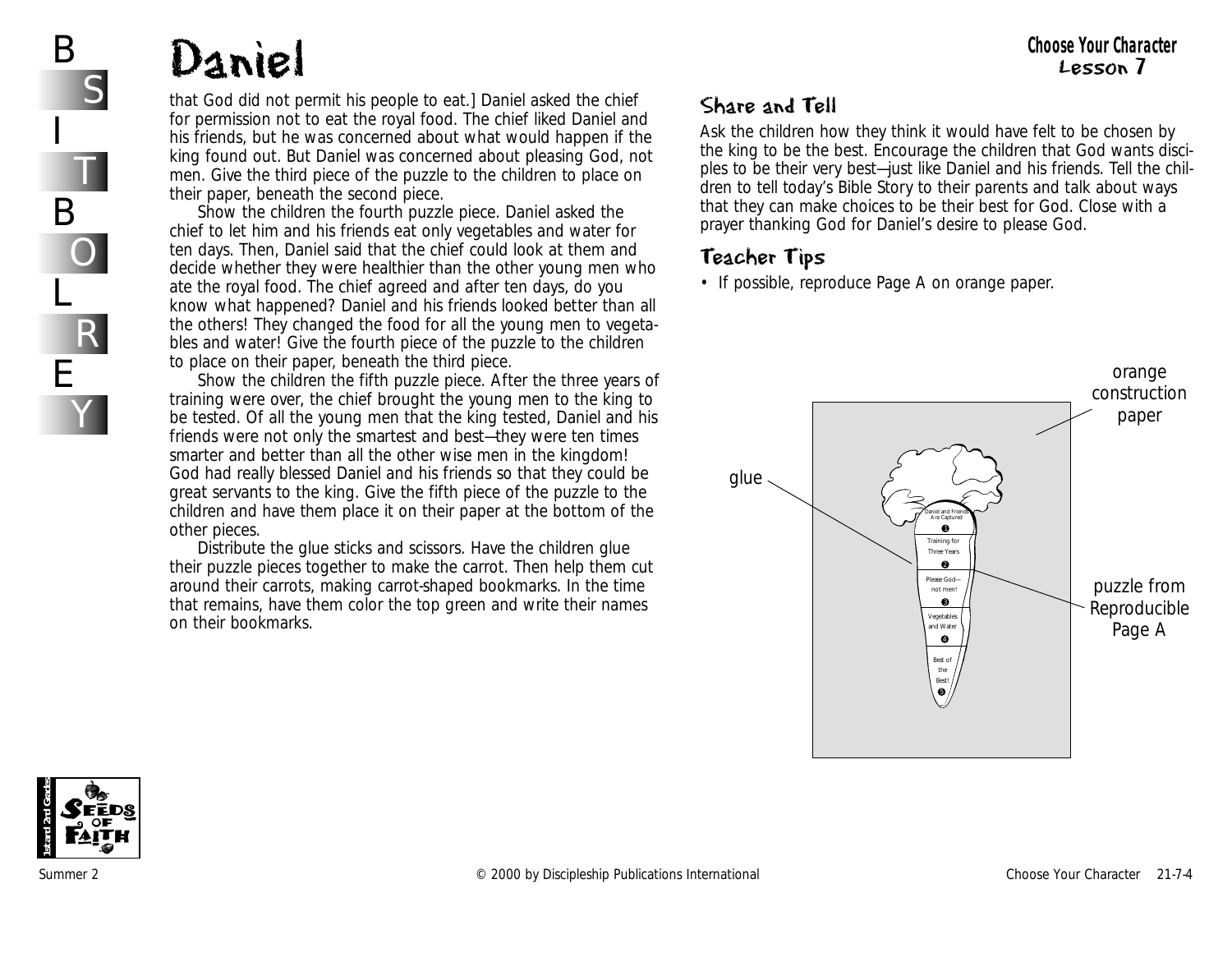# Daniel

 $\overline{\overline{\text{C}}}$ 

 $\mathsf{R}$ 

 $\bullet$ 

A

 $\bullet$ 

 $\mathsf{F}$ 

**•** 

<del>i</del><br>T

**• e •** 

 $\bullet$ 

#### Taster's Choice

The children will make a craft to remind them of Daniel's choice to please God.

#### Materials

*For each child:*

- 2 paper plates, 9"
- 2 pieces of aluminum foil, 12" square
- glue stick
- crayons and markers *For the teacher:*
- scissors

*Reproducible Pages:*

- Page B, 1 copy for each child
- Page C, 1 copy for each child

#### Preparation

- 1. Cut out the food pictures from the copies of Reproducible Pages B and C.
- 2. Make a sample of the finished plates to show the children.

#### Instructions

1. Introduce today's activity: *In your Bible Story today, you are learning about a young man named Daniel and his friends who chose to please God. Daniel and his friends were Hebrews who were prisoners and servants of King Nebuchadnezzar. Daniel asked the king's servants for permission to eat only vegetables. Daniel knew that it would not please God to eat the king's food because it could have been things that were not good for him, or things that had been dedicated to false gods. Daniel wanted to please God by eating foods that were good for him and that would please God. God took care of Daniel and his friends by making them stronger and smarter than all the other young men in the king's service—and the king chose them to be his special servants.* Show the children your sample. Explain the different types of food on Daniel's plate and on the king's plate. 2. Distribute the two paper plates and glue sticks to each child. Have them glue the two paper plates back-to-back. See Figure A.

- 3. Distribute the two food pictures and crayons. Have the children color their food pictures.
- 4. Help the children glue a food picture on each side of their glued plates. See Figure B.
- 5. Distribute two pieces of aluminum foil to each child. Have the children cover each side of their glued plates. See Figure C.

#### Conclusion

Ask the children how it makes them feel to know that Daniel wanted to please God by what he ate. Encourage the children that God cares about every aspect of our lives—even what we eat—and he wants us to be happy and healthy. Close with a prayer for the children to think of ways that they can please God like Daniel did.

#### Teacher Tips

• For the children who ask about eating certain food today, explain that God allows us to eat all food as long as we give him thanks for it.



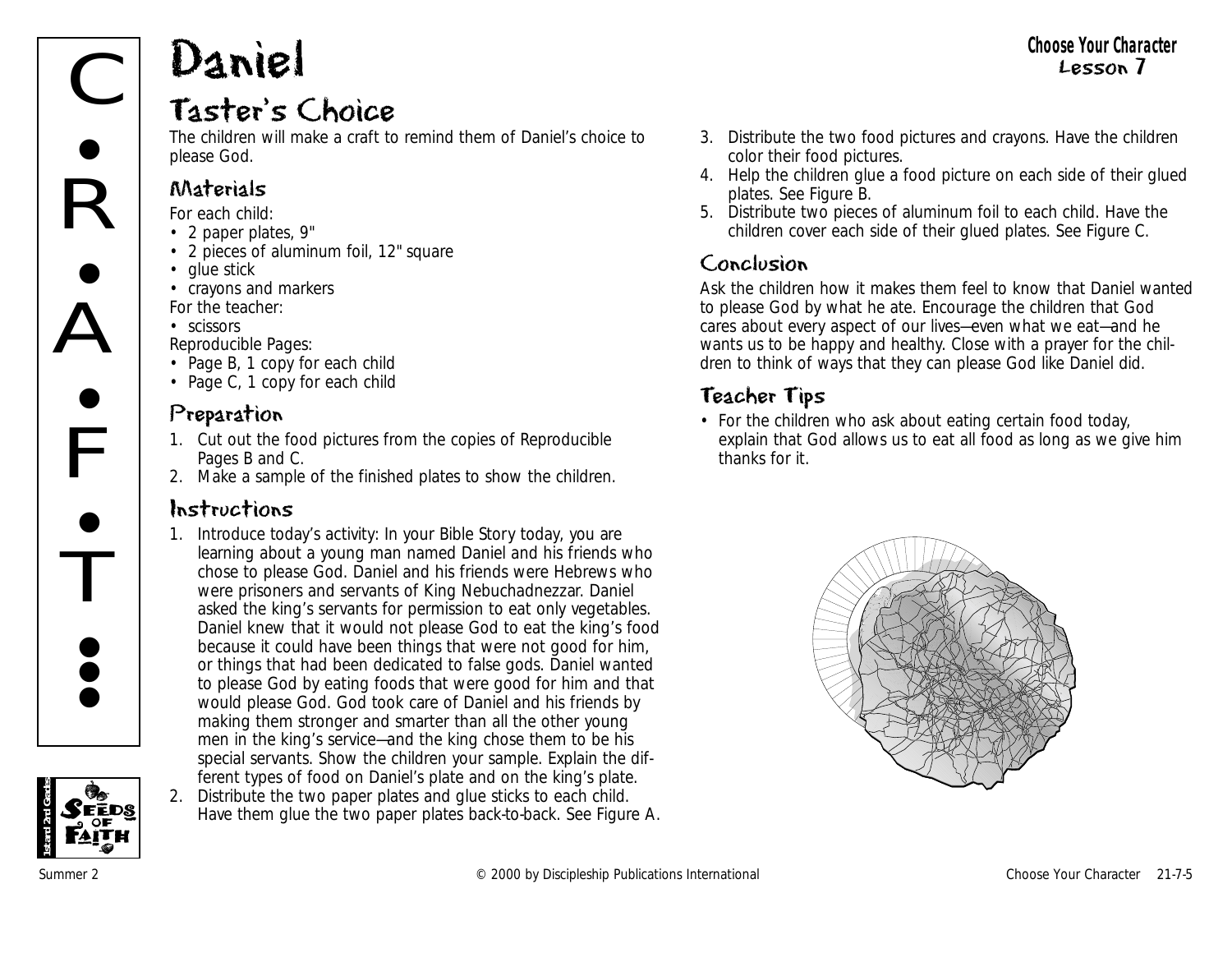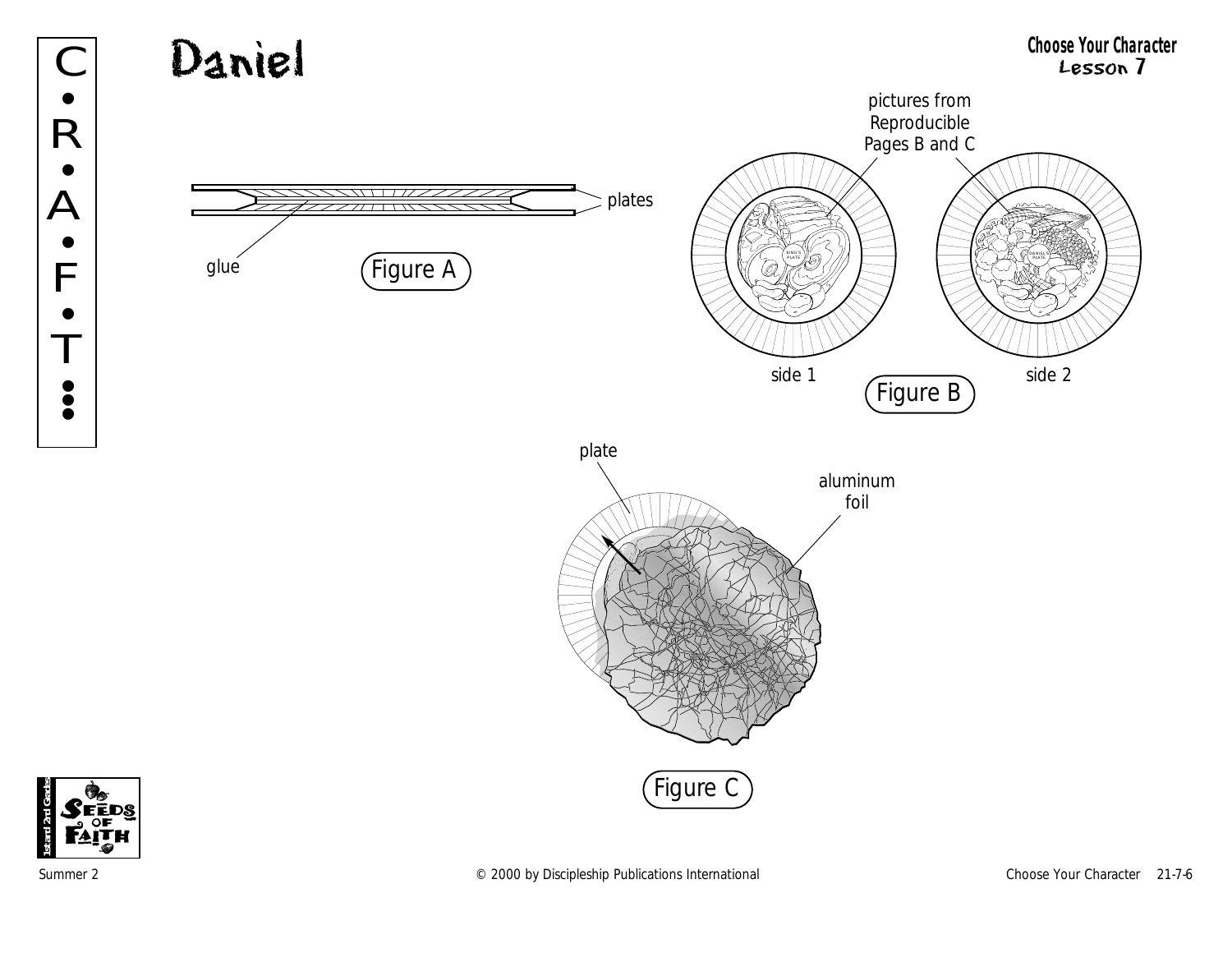# Daniel

#### Please God

The children will memorize today's Scripture Memory Verse as they play a fun game.

#### Scripture Memory Verse

We are not trying to please men but God. *1 Thessalonians 2:4*

#### Materials

*For the teacher:*

- 20 index cards, 3" x 5"
- scissors
- glue stick

*Reproducible Pages:*

• Page D, 2 copies for the teacher

#### Preparation

- 1. Cut out the words from both of your copies of Reproducible Page D and glue each one to an index card.
- 2. Practice leading this activity.

#### Instructions

- 1. Introduce today's activity*: In your Bible Story today, you are learning about a young man named Daniel and his friends who chose to please God. Daniel and his friends were Hebrews who were prisoners and servants of King Nebuchadnezzar. Daniel asked the king's servants for permission to eat only vegetables. Daniel knew that it would not please God to eat the king's food because it could have been things that were not good for him, or food that had been dedicated to false gods. Daniel wanted to please God by eating foods that were good for him and that would please God. God took care of Daniel and his friends by making them stronger and smarter than all the other young men in the king's service—and the king chose them to be his special servants! In your Scripture Memory Verse you will learn a verse to remind you of Daniel's attitude.*
- 2. Show the children the Scripture Memory Verse on the back of this Lesson Card. Say it to the children three times as they follow along. Ask the children to say it together with you three more

times. Ask each child to stand and say the verse together with you, pointing to each word as they say it.

- 3. Show the children both sets of cards you prepared. Distribute just one set of cards to the children. While you say the verse, have the children place the words down in order. Collect and shuffle the cards and do this two more times.
- 4. Collect the cards and divide the children into two teams. Shuffle both set of cards separately and distribute one set to each team. Tell the children on each team to place the words in order as you say them. Read the verse slowly for both teams to place the words down. Have the children exchange cards and repeat.
- 5. Have the children exchange cards again. Tell the children that they will now place the words in order from memory. When both teams are finished, check their cards.
- 6. Have the children place their cards face down and then exchange them with another child without looking at their new card. On your word, tell the children to turn their cards over and put them in order, trying to be the first group to get the cards in order.
- 7. Collect the cards and ask each team to say the verse from memory.

#### Conclusion

Ask the children how it makes them feel to know that their choices can make a difference to God. Encourage the children to think about pleasing God this week as they go about their everyday activities. Close with a prayer for the children to think of ways to please God this week.

#### Teacher Tips

- For small groups, do this activity all together as one group and make only one set of cards.
- Use a different color index card for each set.
- Reproduce Page D on heavy colored card stock and laminate for a more durable material.



ANII

 $\prod$ 

UIL

IVILJVI

VIII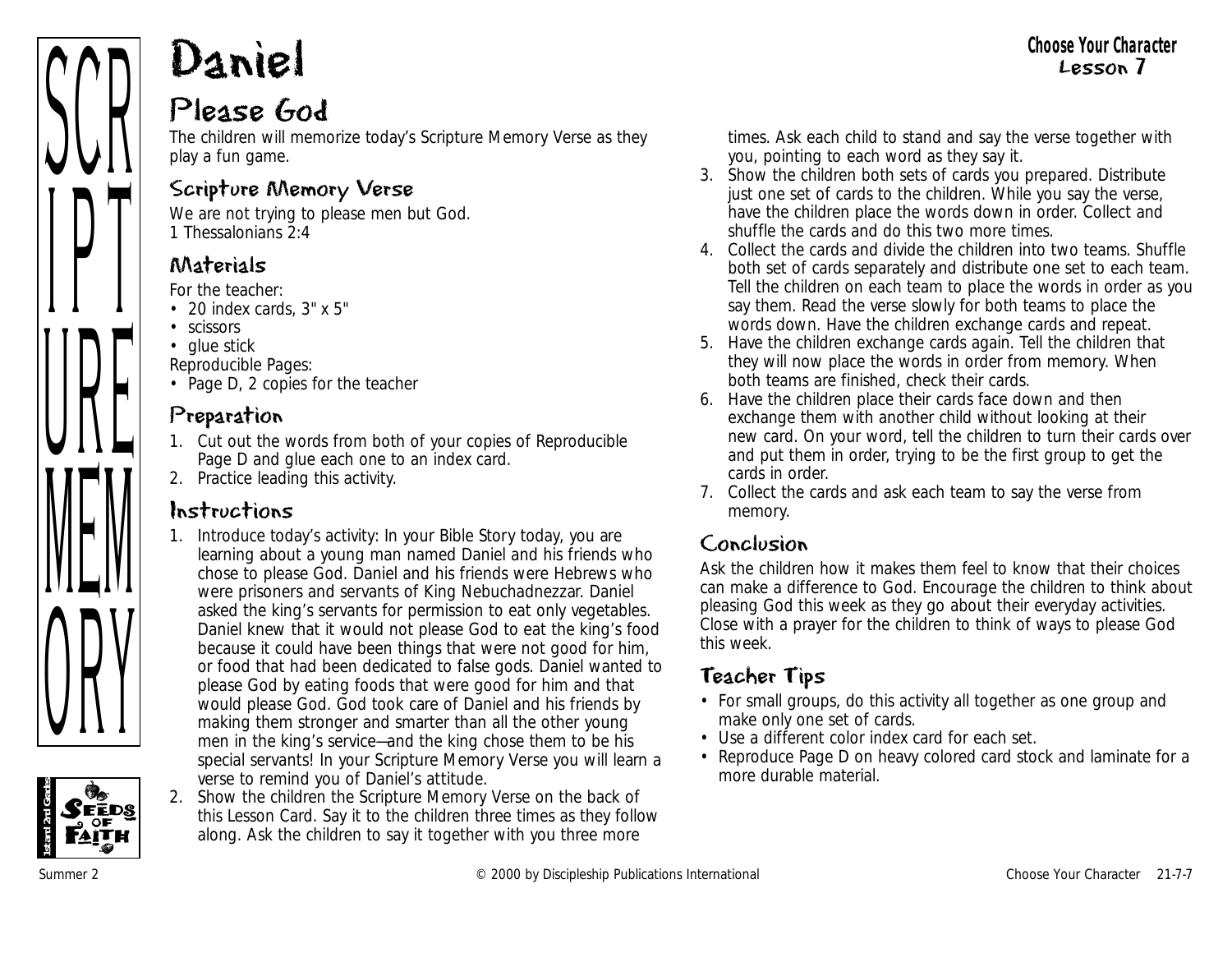

# Daniel<br>OODOOF&OODOOF&OODOOF&OODOOD

# We are not trying to please men but God. 1 Thessalonians 2:4



Summer 2 © 2000 by Discipleship Publications International Choose Your Character 21-7-8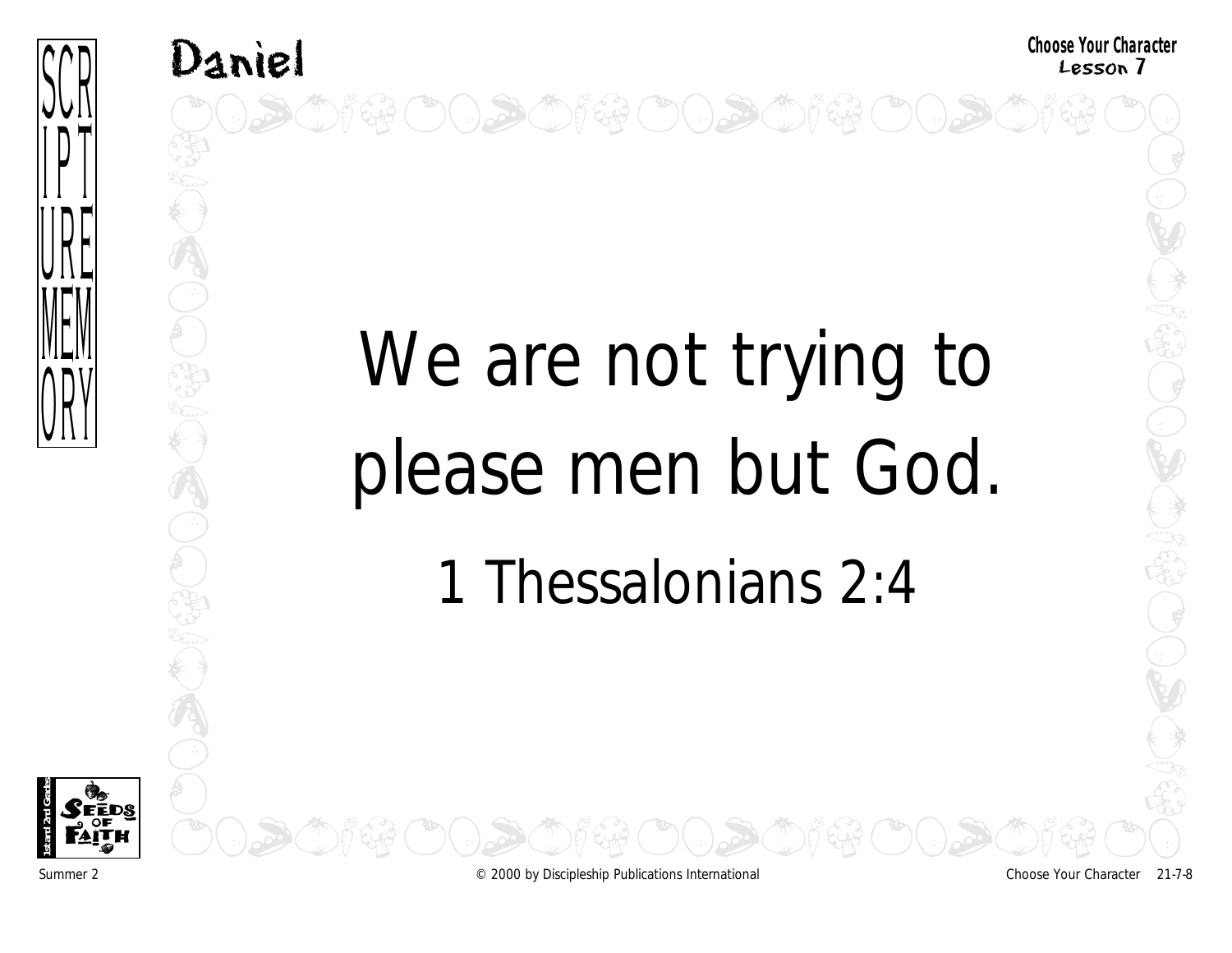#### Lesson Objectives

- The children will tell the story of the young man Daniel.
- The children will state that Daniel wanted to please God more than people.
- The children will identify one way that they can please God.

#### Lesson Text

Daniel 1

#### Scripture Memory Verse

We are not trying to please men but God.

*1 Thessalonians 2:4*

### Lesson Plan

**Example 2**<br>
Summer 2 Consequence Publications International Financial Financial Financial Financial Publications International Financial Financial Financial Financial Financial Financial Financial Financial Financial Fin Greeting and Registration Preclass Activity: Vegetable Tray Welcome and Singing

Centers:

Life Application: What Would Daniel Do?

Game: You Are What You Eat

Bible Skills: Hot Potato

NOTE: Allow time for a snack.



## Vegetable Tray

The children will review this week's Bible Story as they make a vegetable tray.



**S**<br>T

I<br>I

#### Materials

*For each child:*

- scissors
- glue stick
- crayons or markers
- 1 piece of black construction paper,  $9''$  x 12"

*Reproducible Pages:*

• Page E, 1 copy for each child

#### Preparation

Make a sample to show the children.

#### Instructions

- 1. Greet the children as they arrive. Remind them that they are learning about Daniel and his friends who were prisoners of the king of Babylon and who chose to please God more than men.
- 2. Distribute the copies of Reproducible Page E and scissors. Show the children your sample. Read the text and explain that these are important ideas from this week's Bible Story. Tell the children to cut out each of their vegetables.
- 3. Distribute the construction paper, glue sticks and crayons. Have the children arrange and glue their vegetables to their construction paper. Then have them color the vegetables.

4. Circulate among the children to offer help. Encourage the children who did not hear this week's Bible Story to work together with those who did.

#### Teacher Tips

- Display a basket of fresh vegetables for the children while they are working.
- Help the children make actual trays by cutting one inch into the four corners and folding up the sides and taping them so that they stand to form a tray.
- If appropriate, offer snacks of vegetables to the children during the Preclass Activity. NOTE: Obtain parental permission before offering the children food.

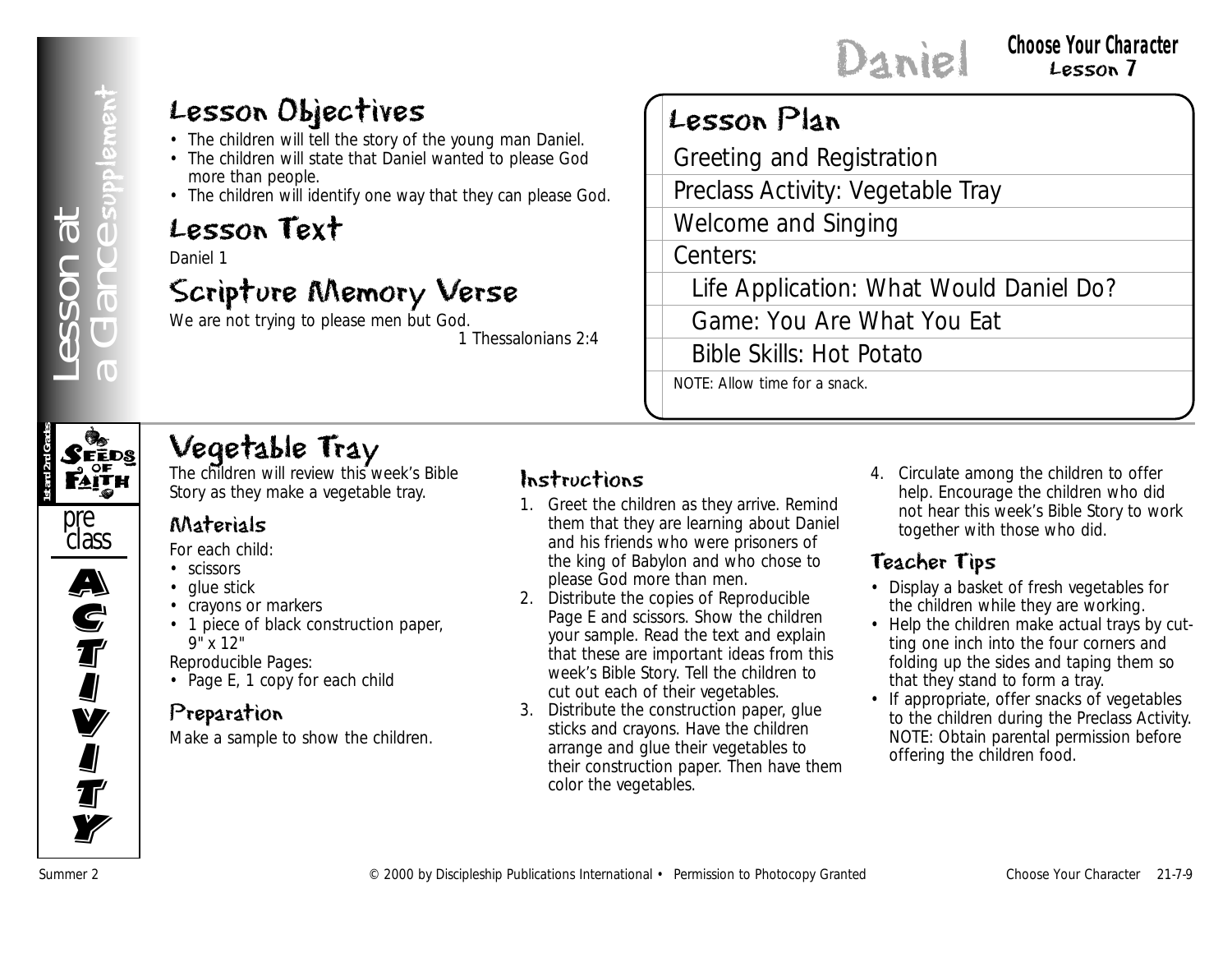

### What Would Daniel Do?

The children will review this week's Bible Story as they think of ways that they can please God by the choices they make.

#### Materials

*For the teacher:*

• 3 candy bars

• an old, ripped brown paper bag *Reproducible Pages:* 

• Page F, 1 copy for each child

#### Preparation

1. Read Daniel 1 to review the events from this week's Bible Story.

2. Practice leading this activity.

#### Special Advanced Preparation Note

Cut out and give each child a signed letter from the copies of Reproducible Page F. If possible, arrange for the Registration teacher to give it directly to the parents. Review the letter with the children today so that they can be prepared for next week's special activities.

#### Reviewing the Bible Story

Open your Bible to Daniel 1. *In your Bible Story, you learned about Daniel and his three friends who made a choice to please God. Daniel and his friends were Hebrew prisoners who were training to become the king's servants. Daniel asked one of the king's servants for permission to eat only vegetables. Daniel did not want to eat anything that did not please God. God took care of Daniel and his friends by making them stronger and smarter than all the other young men even though they ate only vegetables—and the king chose them to be his special servants!*

#### Life Application

*The Bible does not say exactly why Daniel chose not to eat the royal food, but it does say that Daniel did not want to "defile himself." Daniel did not want to do anything that could corrupt or pollute himself in God's eyes. It is very likely that the king ate foods that were not prepared according to God's laws or that had been devoted to false gods. In your activity today they will consider some different sit-* *uations that will help them understand Daniel's choice.*  Read each of the situations and then ask the questions.

#### Sweet and Sour

Place the candy bars in the middle of the children. *You have a friend who has been caught stealing candy from the snack bar at school. One day, he sees you at lunch and shows you three candy bars that he stole. He promises you that no one saw him. Then he offers one to you and says, "Don't be a sissy. No one will know."* 

- *How does this situation make you feel?*
- *Should you take the candy bar? Why or why not?*

#### Rotten Eggs

Place the brown paper bag in the middle of the children. *Imagine that you are walking home from school when some older kids come up to you. They are holding a brown paper bag that is ripped and dirty. You feel uncomfortable by the way they are acting. They open the bag and show you some candy eggs. They say these are special eggs that will make you feel good and be popular. They tell you that you can have all of them for free, if you will just eat one. Then they tell you that if you don't do it, you better watch out.* 

- *How does this situation make you feel?*
- *Should you take the candy eggs? Why or why not?*

#### Conclusion

Ask the children if they can think of other situations in which they might have to choose to please God instead of a person. Share from your own life about a time when you made a choice to please God and not people and explain how God took care of you. Close with a prayer for the children to want to please God with their lives.

#### Teacher Tips

• Be sensitive to how new or visiting children may respond to this activity.



Lesson 7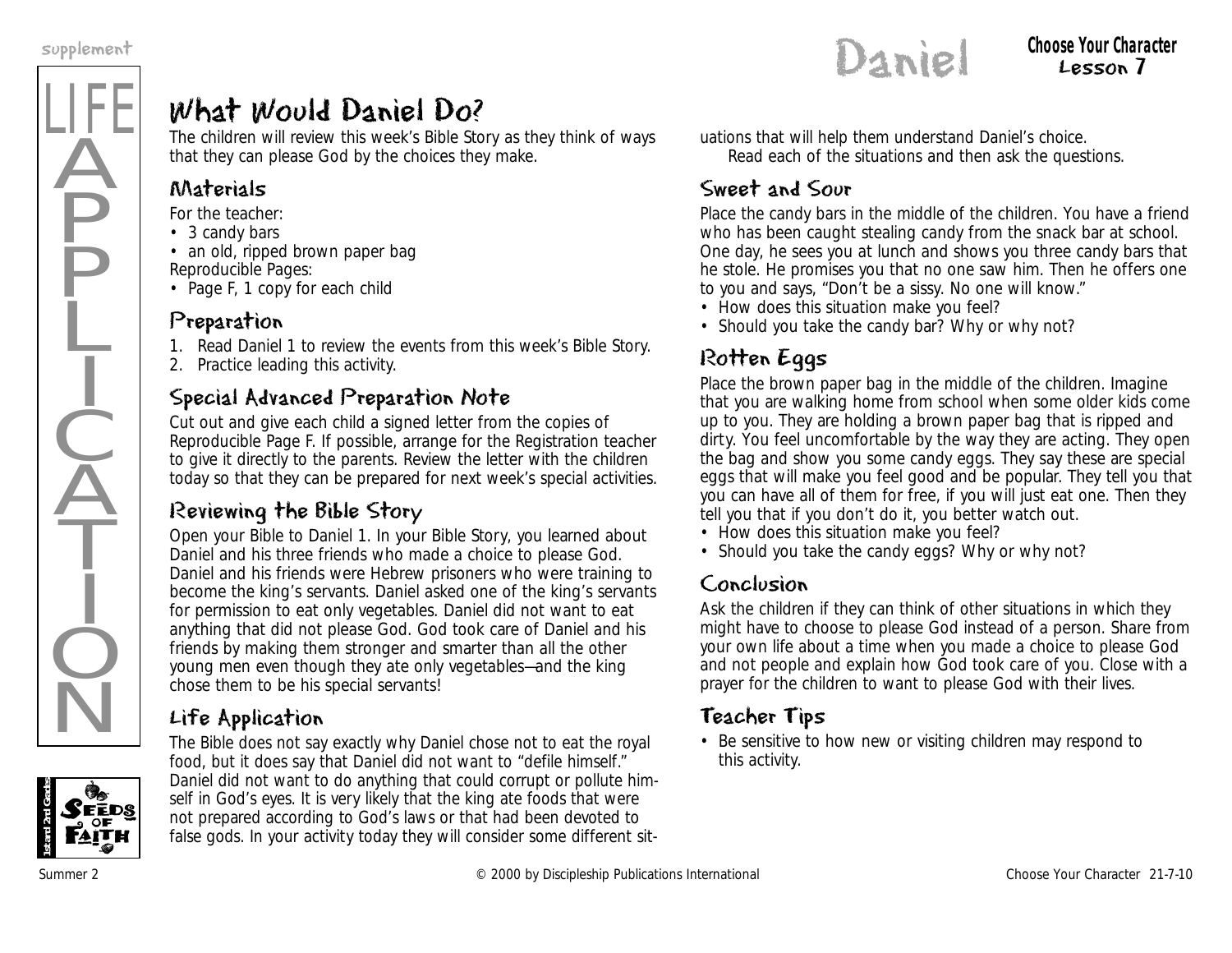



## You Are What You Eat

The children will review key ideas from this week's Bible Story in this vegetable guessing game.

#### Materials

*For the teacher:*

- carrot
- potato
- tomato (firm) • onion
- broccoli
- 
- green pepper
- mushroom
- radish
- 1 piece of any of these or other vegetables: asparagus, brussels sprouts, cauliflower, pea pod, squash, string beans (optional)
- brown paper bag
- one-minute timer
- score pad and pencil

#### Preparation

- 1. Place all of the washed vegetables in the brown paper bag.
- 2. Practice leading this activity.

#### Instructions

1. Introduce today's activity: *In your Bible Story this week, you learned about a young man named Daniel and his friends who chose to please God. Daniel and his friends were Hebrews who were prisoners and servants of King Nebuchadnezzar. Daniel asked the king's servant for permission to eat only vegetables. Daniel knew that it would not please God to eat the king's food because it could have been things that were not good for him, or food that had been dedicated to false gods. Daniel wanted to please God by eating foods that were good for him and that would please God. God blessed Daniel and his friends by making them stronger and smarter than all the other young men in the king's service—and the king chose them to be his special servants! In your game today, you will think about some of the different foods Daniel and his friends ate as you answer questions from the Bible Story.*

- 2. Divide the children into two teams, being careful to balance the children who did not hear this week's Bible Story with those who did.
- 3. Show the children the bag you prepared. Explain that inside this bag are several different kinds of vegetables. Tell the children that they will take turns picking and guessing a type of vegetable and then answering questions about the Bible Story from the back of this Lesson Card.
- 4. Choose a team to go first. Have one child reach in and take out one vegetable from the bag. Give the team one minute to guess what kind of vegetable they have chosen. If they are correct, they receive one point. Then choose a question from the back of this Lesson Card to ask the same team. (Do not take the question away from a team even if they are unable to identify the vegetable correctly.) Tell the children that they have one minute to answer and they may use their Bibles. If they answer correctly, they receive the points indicated by the question. If not, you may direct the same question to the other team. NOTE: The "What Would Daniel Do?" questions are more subjective in nature. Assign points for the children's basic understanding of the ideas expressed in the answer.
- 5. After a question is answered, play goes to the next team. Continue until all of the vegetables have been guessed and the questions answered. Total each team's points and encourage the children for their efforts.

#### Conclusion

Ask the children how it makes them feel to know that we can please God by everything we do. Explain that God wants the children to be thankful for everything they eat, and to think about whether they are pleasing God by what they do. Close with a prayer for the children to think about pleasing God this week.

Lesson 7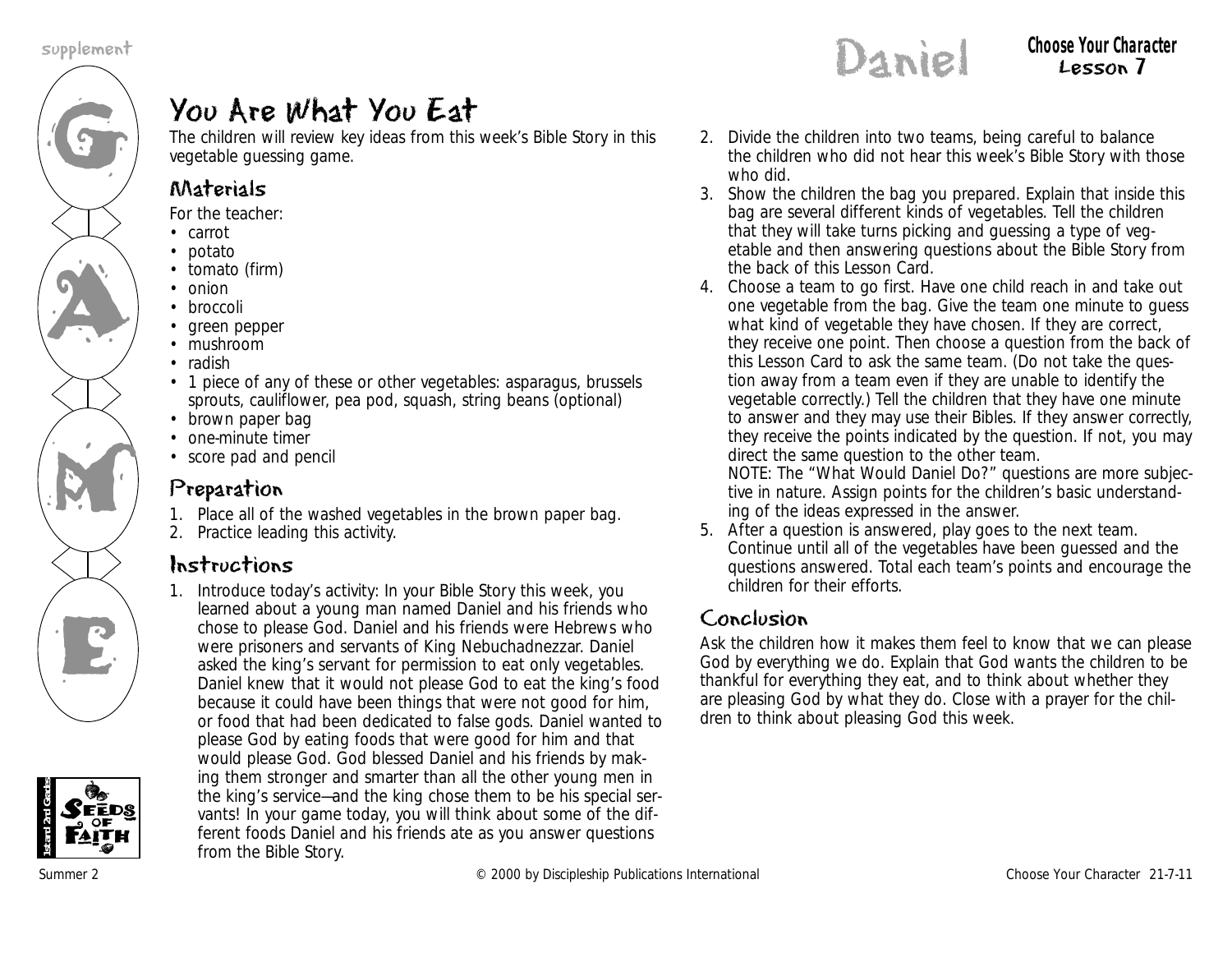

#### Teacher Tips

- If possible, rinse off the vegetables between each group of children. For sanitary reasons, dispose of all the vegetables at the end of the class.
- Ask a parent or assistant teacher to help you get the vegetables

**Choose Your Unaracter**<br>
Choose Your Unaracter<br>
Choose Your Character<br>
Choose Your Unaracter<br>
Choose Your Unaracter<br>
Choose Your Unaracter needed for this activity. Bring in several unusual or less familiar samples to help the children appreciate the variety of vegetables that Daniel and his friends may have enjoyed.

• Look for opportunities to "catch the children doing something good" during the game and encourage them when they please God with good attitudes and actions.

#### You Are What You Eat

Questions and Answers

#### Yes or No

#### (Each question is worth two points.)

- 1. The book of Daniel is in the Old Testament. (Yes)
- 2. Daniel and his friends were taken prisoner in Jerusalem by the king of Babylon. (Yes)
- 3. Daniel and his friends had to train for thirty-three years to be in the king's service. (No—three years)
- 4. Daniel and his friends agreed to eat the king's food like everyone else. (No)
- 5. Daniel asked the king's servant to give him and his friends only vegetables and water. (Yes)
- 6. After ten days, Daniel and his friends looked weaker and sicker than all the other young men. (No—they looked stronger and healthier)
- 7. When the king's servant saw how healthy and strong Daniel and his friends were, he gave all the other young men only vegetables and water. (Yes)
- 8. God gave Daniel and his three friends wisdom and great knowledge of all the things that they were learning. (Yes)
- 9. After the three years, the king found that Daniel and his friends were the best and brightest of all the young men. (Yes)
- 10. The king found Daniel and his friends to be five times better than all the wisest men in his kingdom. (No—ten times better)

#### What Would Daniel Do?

(Each question is worth three points.)

- 1. Your mother tells you that you may have two cookies for your after-school snack. Would it be right to eat two more cookies and not tell her about it? Why? (No-it would be disobeying.)
- 2. Your grandmother sent a box of fresh fruit to your family. Would it be right to eat it? Why? (Yes—it is for everyone.)
- 3. Your friend stole a candy bar from another child in school and offers you a piece. Would it be right to eat that candy bar? Why? (No—it would be taking something that did not belong to you.)
- 4. Your mother baked a plate of brownies for your friends to share after school. Would it be right to eat and offer them to your friends? Why? (Yes—that's what they are for.)
- 5. Your sister saved up all her allowance to buy a bag of her favorite candy. Would it be right to eat her candy without asking her? Why? (No—how would you feel if she did the same thing to you?)
- 6. Your best friend is allergic to chocolate. Would it be right to eat a chocolate candy bar in front of him? Why? (It depends. What would you want someone to do if you were allergic to chocolate? Ask your friend if it would bother him. If it would make him feel bad, eat the chocolate later. Eat something else that you can share with your friend.)



Lesson 7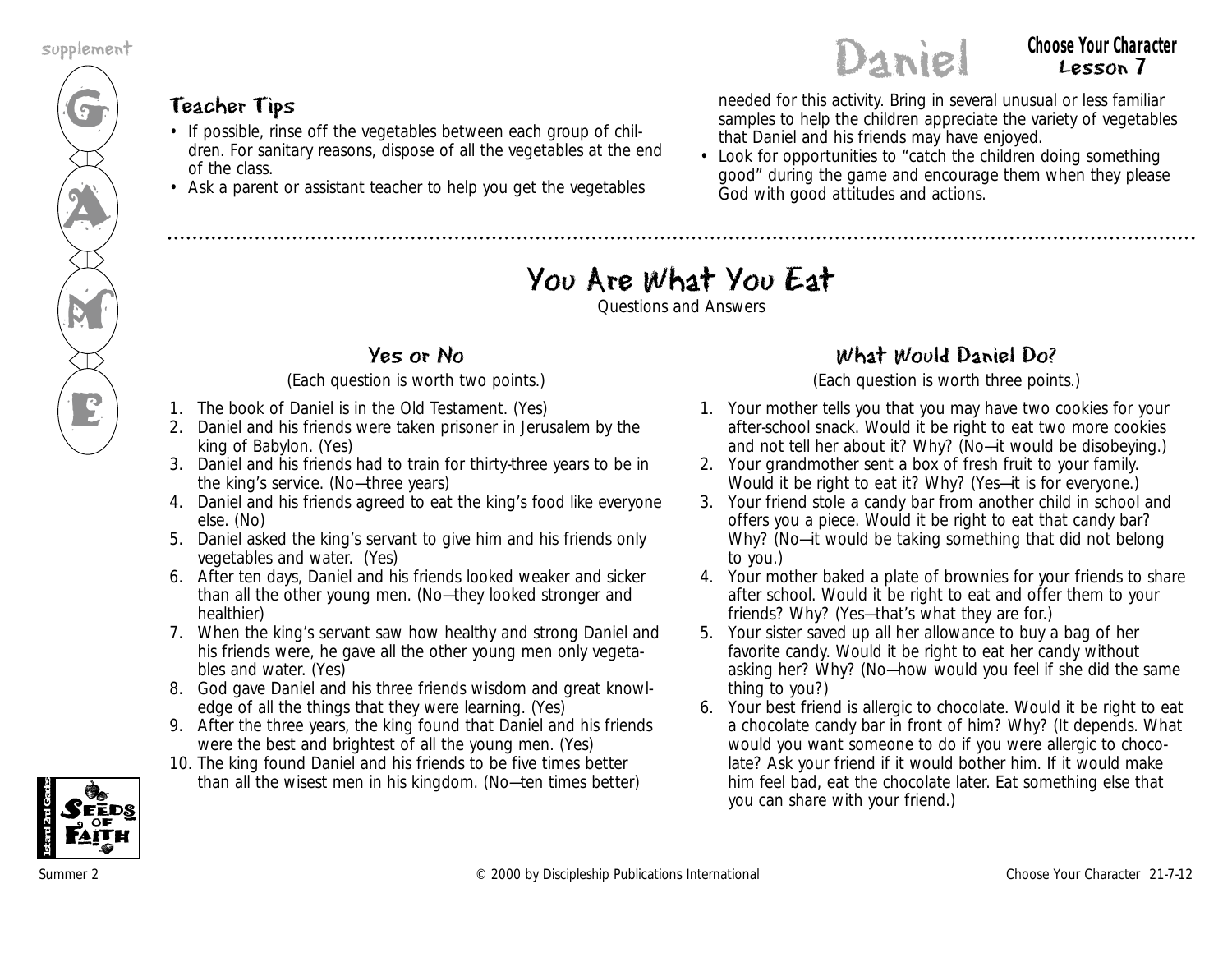

#### Hot Potato

The children will practice looking up verses in the Bible about pleasing God.

#### Materials

*For the teacher:*

- scissors
- small basket or bowl
- cassette (or CD) player with music, or radio
- potato

*Reproducible Pages:*

• Page G, 1 copy for the teacher

#### Preparation

- 1. Cut out the scripture references from your copy of Reproducible Page G. Fold and place them in the basket.
- 2. Practice leading this activity.

#### Instructions

- 1. Introduce today's activity: *In your Bible Story this week, you learned about a young man named Daniel and his friends who chose to please God and not men. Daniel and his friends were Hebrew prisoners of King Nebuchadnezzar. Daniel asked the king's servant for permission to eat only vegetables because Daniel knew that he could defile himself by eating the king's foods. God took care of Daniel and his friends by making them stronger and smarter than all the other young men in the king's service—even though they chose to eat only vegetables. The Bible is full of verses to help us remember to please God and not people. In your activity, you will try to be the first to find some of these verses.*
- 2. Show the children the potato and basket you prepared. Tell the children to pass the potato around in a circle while the music is playing. When it stops, the child holding the potato will stand and say, "Daniel wanted to please God more than people" and then come up and take a slip of paper out of the basket. Read the reference on the paper out loud and have the children try to be the first ones to find the verse in their Bibles. When all the children have located the verse, have them read it out loud together with

**Complement** Choose Your Character<br>
Choose Your Character<br>
Choose Your Character Lesson 7

> you. You can check them against the verses located on the back of this Lesson Card.

- 3. Have the children pass the potato again as the music plays, this time in the opposite direction. When the music stops, have the child who is holding the potato stand and say, "Daniel wanted to please God more than people" and take a slip of paper out of the basket, repeating Step 2. If the potato stops at a child who has already done this, have the child give the potato to a child who has not had a chance.
- 4. Continue until all of the children have had a chance to pull a slip of paper from the basket.

#### Conclusion

Ask the children how it makes them feel to know that their choices make a difference to God. Close with a prayer for the children to make choices to please God this week.

#### Teacher Tips

• Adapt this activity to the skill level of the children in your group.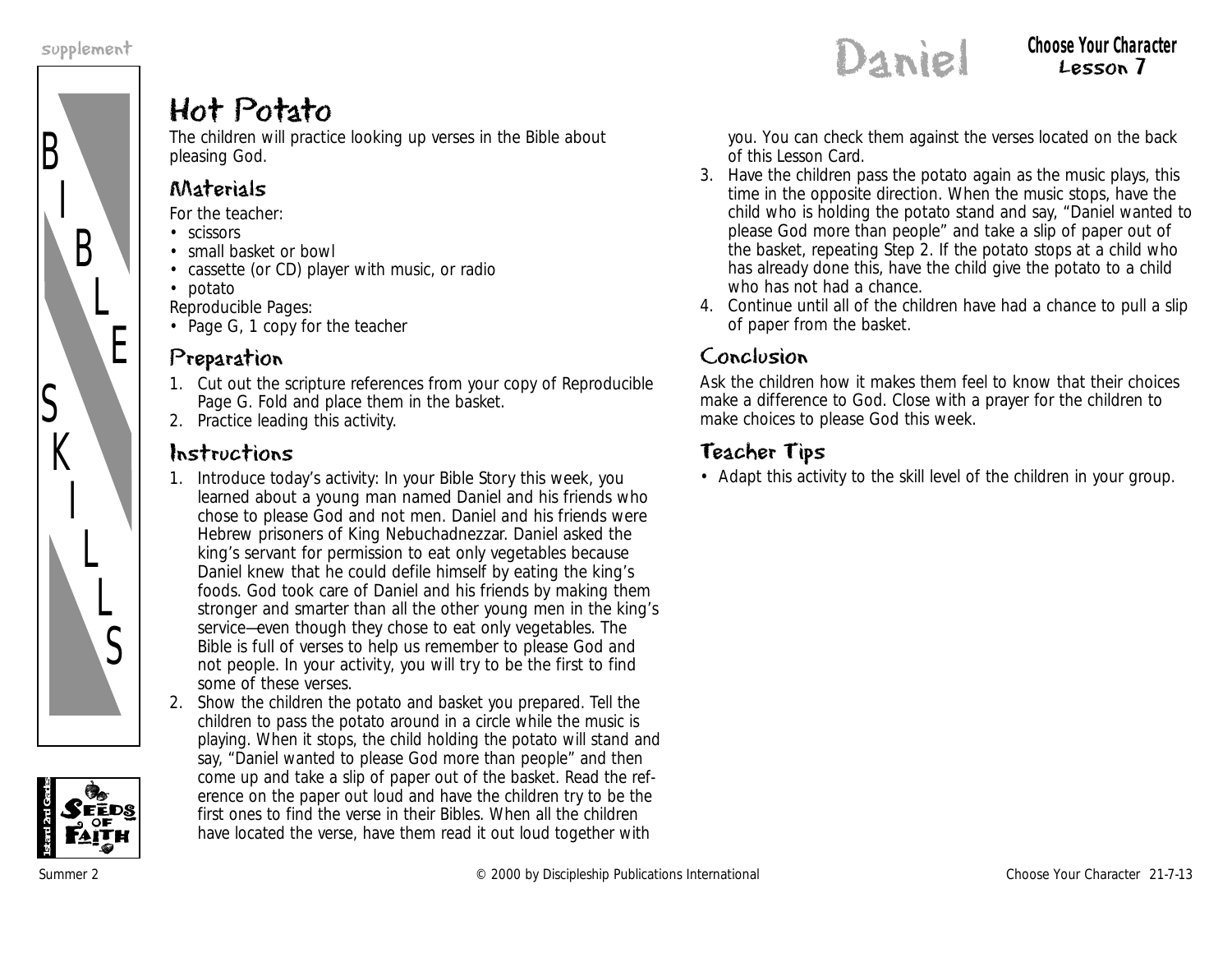

#### **Complement** Choose Your Character<br>
Choose Your Character<br>
Choose Your Character<br>
Choose Your Character<br>
Choose Your Character Lesson 7

## Hot Potato

#### Proverbs 15:8

The LORD detests the sacrifice of the wicked, but the prayer of the upright pleases him.

#### Galatians 1:10

Am I now trying to win the approval of men, or of God? Or am I trying to please men? If I were still trying to please men, I would not be a servant of Christ.

#### Ephesians 5:10

…and find out what pleases the Lord.

#### Colossians 1:10

And we pray this in order that you may live a life worthy of the Lord and may please him in every way: bearing fruit in every good work, growing in the knowledge of God.

#### Colossians 3:20

Children, obey your parents in everything, for this pleases the Lord.

#### 1 Thessalonians 2:4

We are not trying to please men but God.

#### Hebrews 11:6

And without faith it is impossible to please God, because anyone who comes to him must believe that he exists and that he rewards those who earnestly seek him.

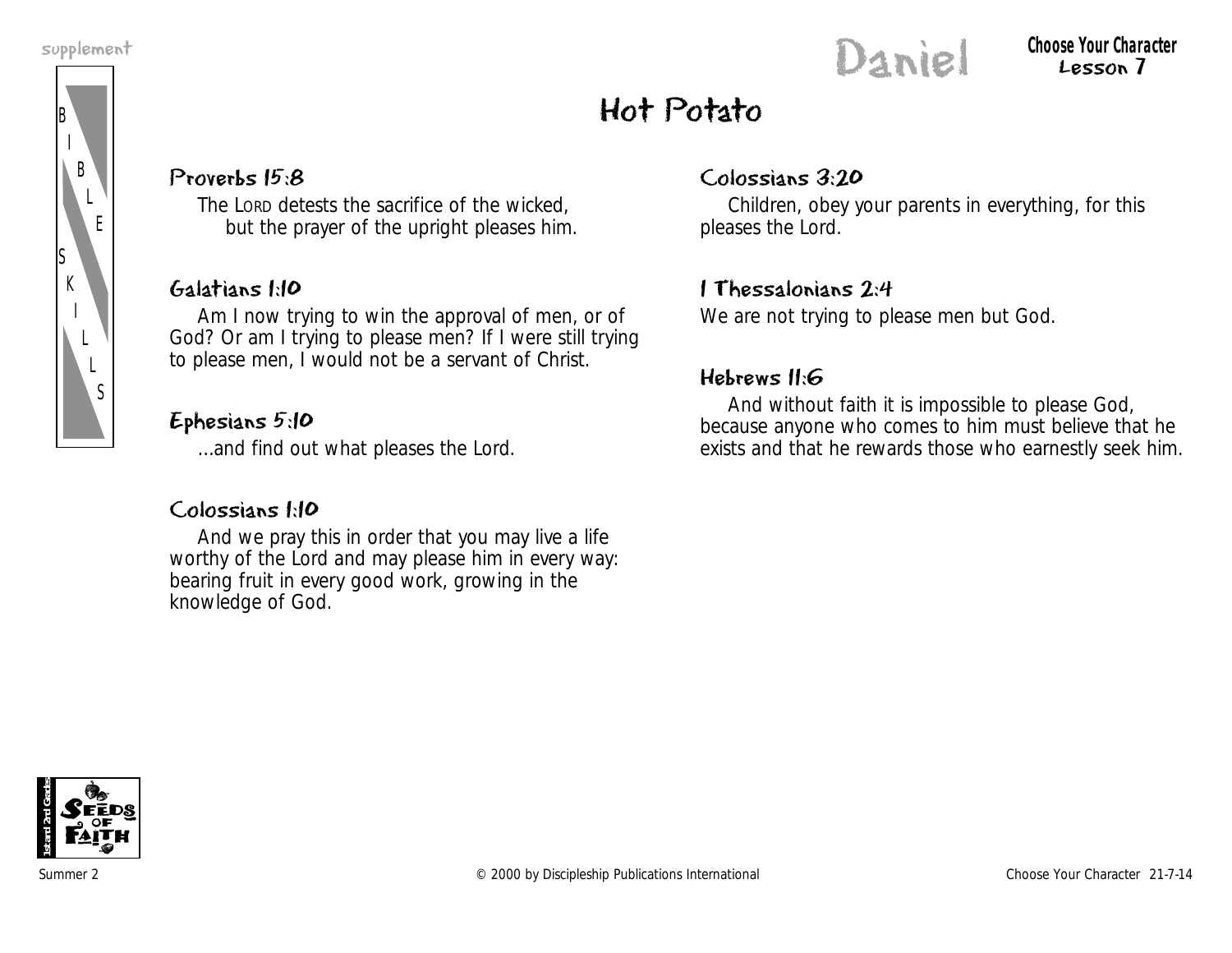



Summer 2 © 2000 by Discipleship Publications International • Permission to Photocopy Granted Choose Your Character 21-7-15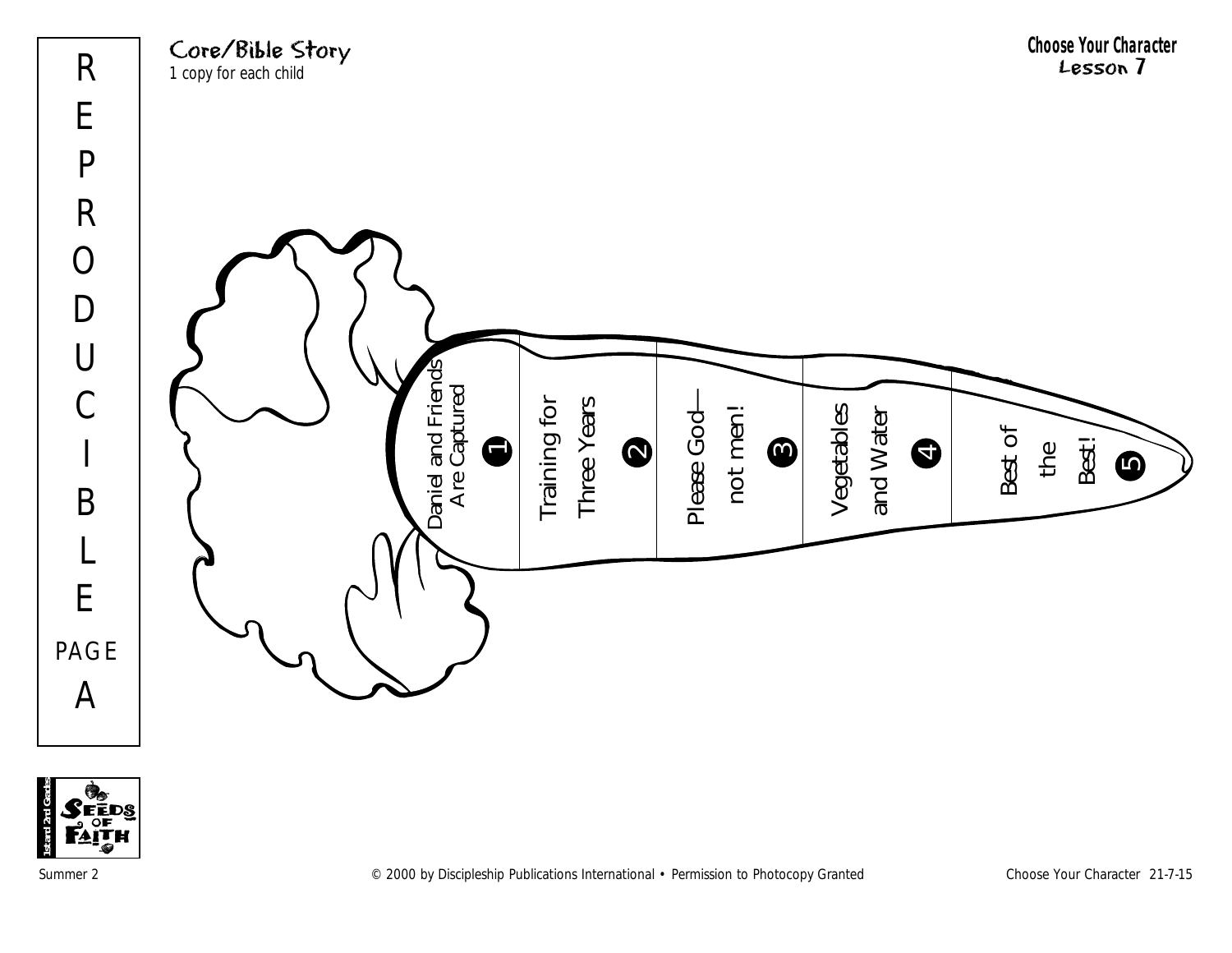Core/Craft 1 copy for each child **Choose Your Character** Lesson 7





Summer 2 Choose Your Character 21-7-16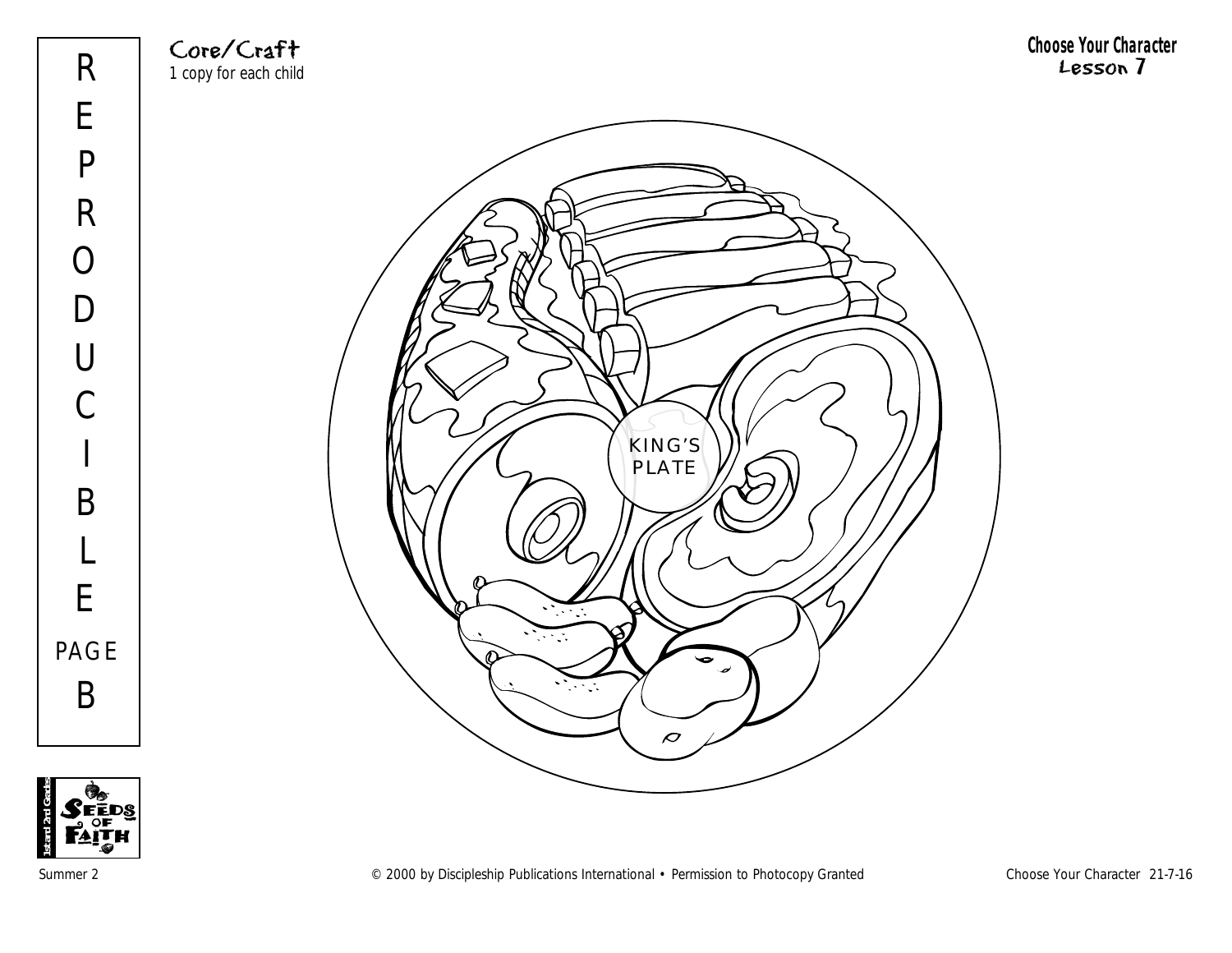Core/Craft 1 copy for each child **Choose Your Character** Lesson 7





Summer 2 Choose Your Character 21-7-17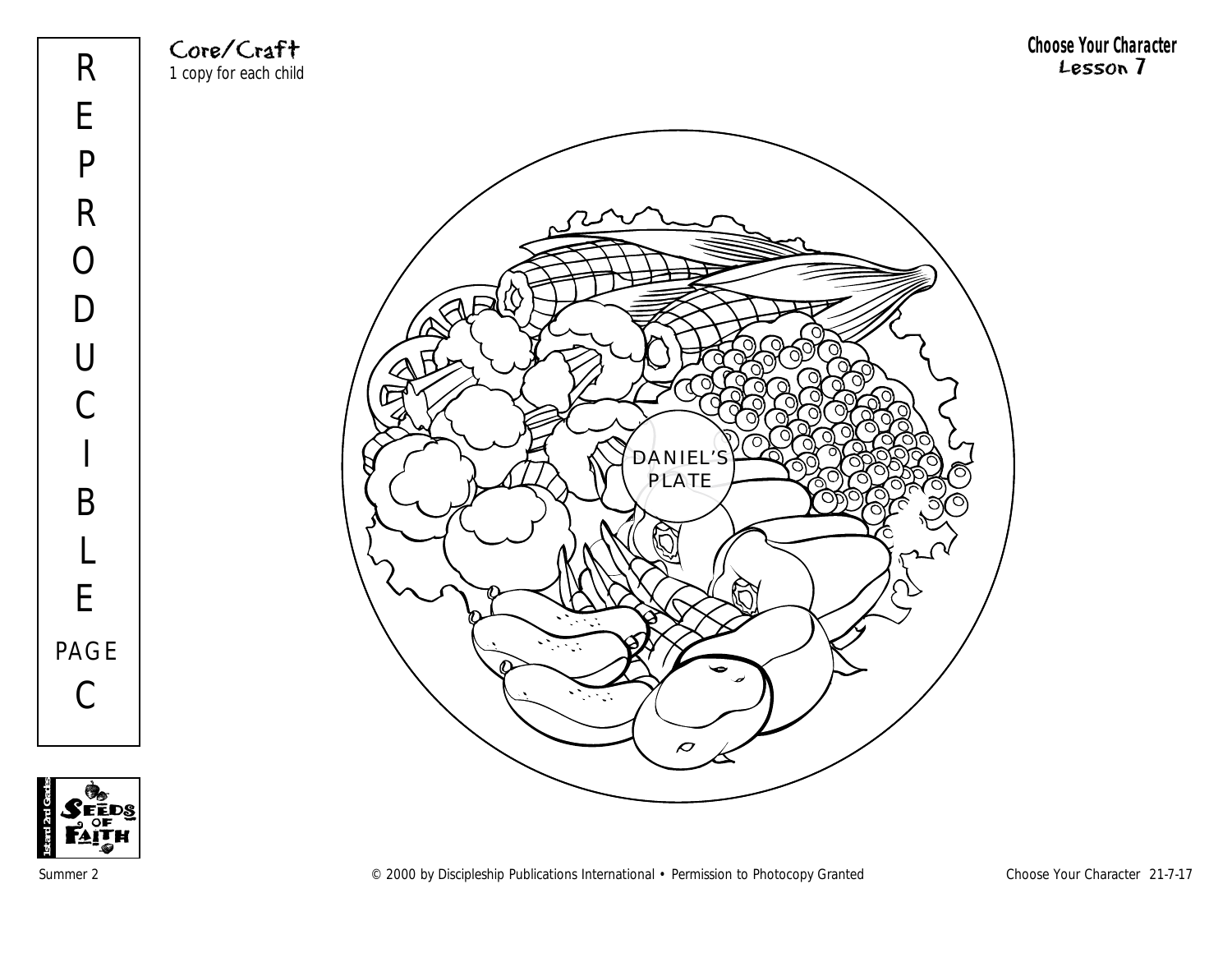Core/Scripture Memory 2 copies for the teacher

**Choose Your Character** Lesson 7

| We                   | are | not    |
|----------------------|-----|--------|
|                      |     |        |
| trying               | to  | please |
|                      |     |        |
| men                  | but | God.   |
|                      |     |        |
| Thessalonians<br>2:4 |     |        |
|                      |     |        |

Summer 2 Choose Your Character 21-7-18

**1st and 2nd Grades**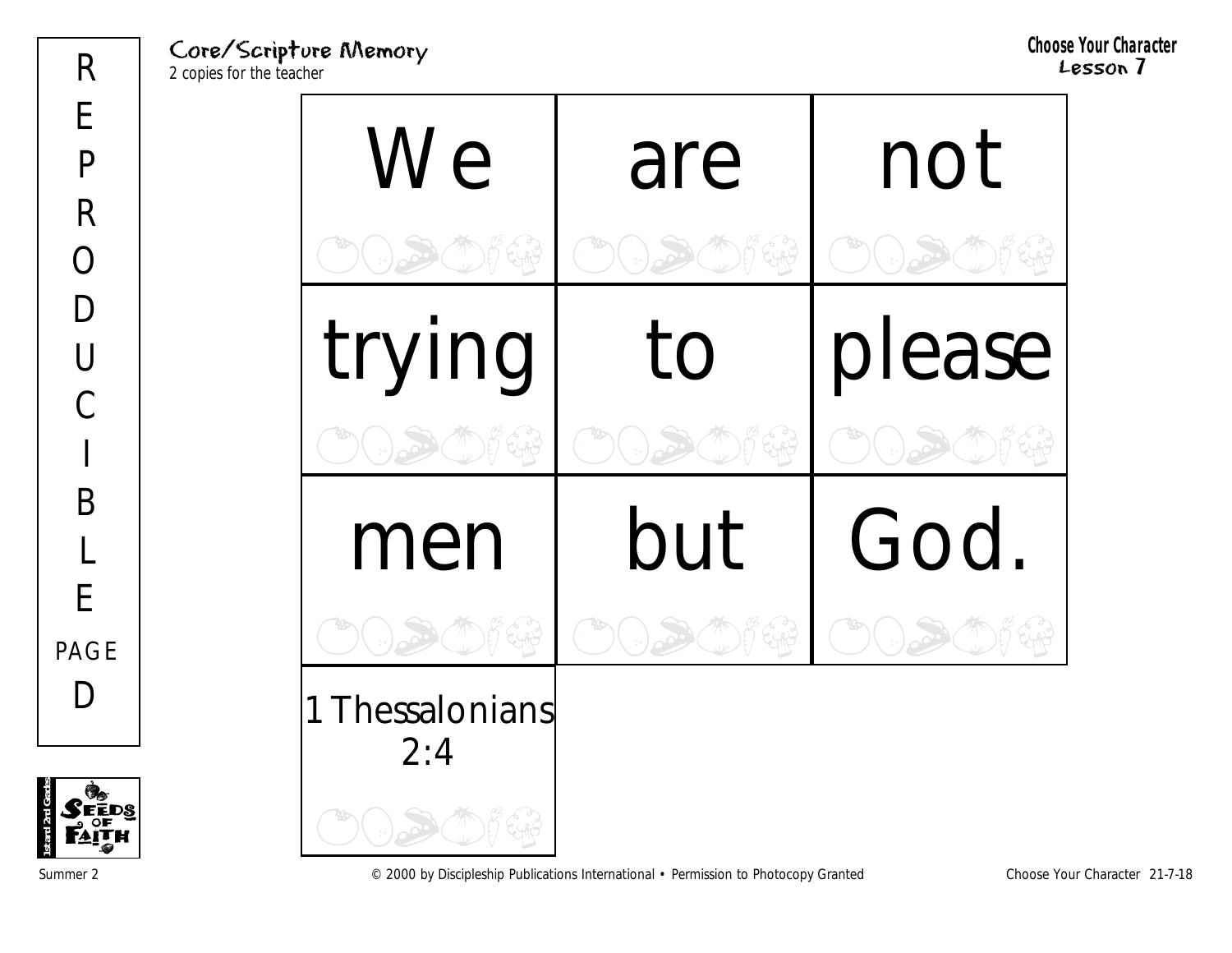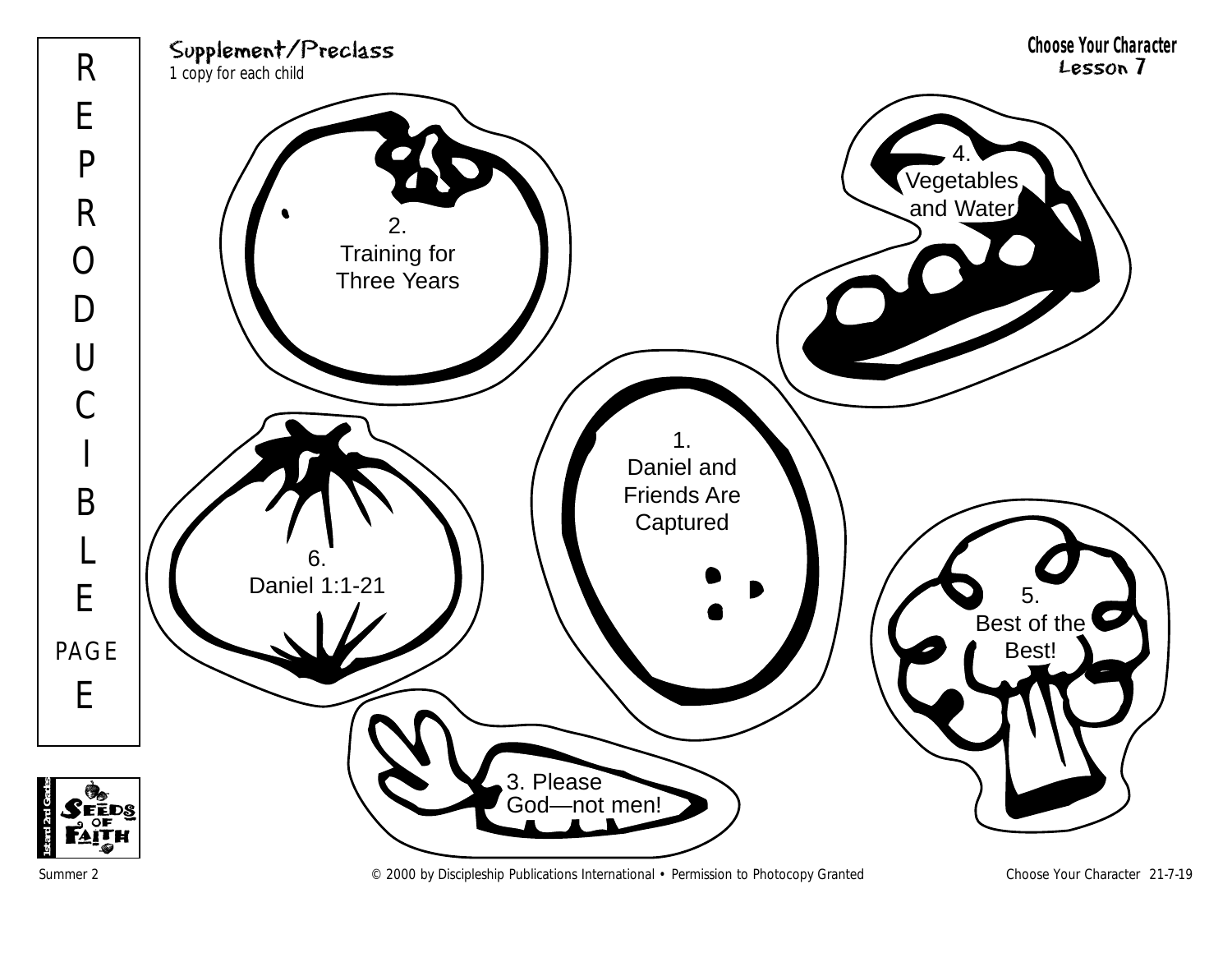★★★★★★★★★★★★★★★★★★★★★★★

★★★★★★★★★★★★★★★★★★★★★★★

 $Date:$ ★★★★★★★★★★★★★★★★★★★★★★★★★★★★★★★

#### It's a Party!

Dear Parents of 1st and 2nd Graders,

Next week, \_\_\_\_\_\_\_\_\_\_\_\_\_\_\_\_\_\_\_\_, is the last lesson of this year's curriculum for your child. To celebrate your child's spiritual growth and progress, we will be having a party during our class next week.

To prepare for our party, please help your child to choose a character from this unit, "Choose Your Character" (see below). Please help your child come dressed as this character. Help your child think about how the character would have looked, what objects (for props) he or she might have worn or carried, and how the person might have spoken.

Talk with your child about why he or she wants (or does not want) to be like this Bible character. Help your child to be prepared to share this with the class next week.

Thank you for your cooperation!

\_\_\_\_\_\_\_\_\_\_\_\_\_\_\_\_\_\_\_\_\_\_\_\_

Your child's teachers

| Jesus | Daniel | Lydia | Tabitha                     | David  |  |
|-------|--------|-------|-----------------------------|--------|--|
|       |        |       | Jonathan Samuel Mary Martha | - Saul |  |

★★★★★★★★★★★★★★★★★★★★★★★★★★★★★★★

**1st and 2nd Grades**